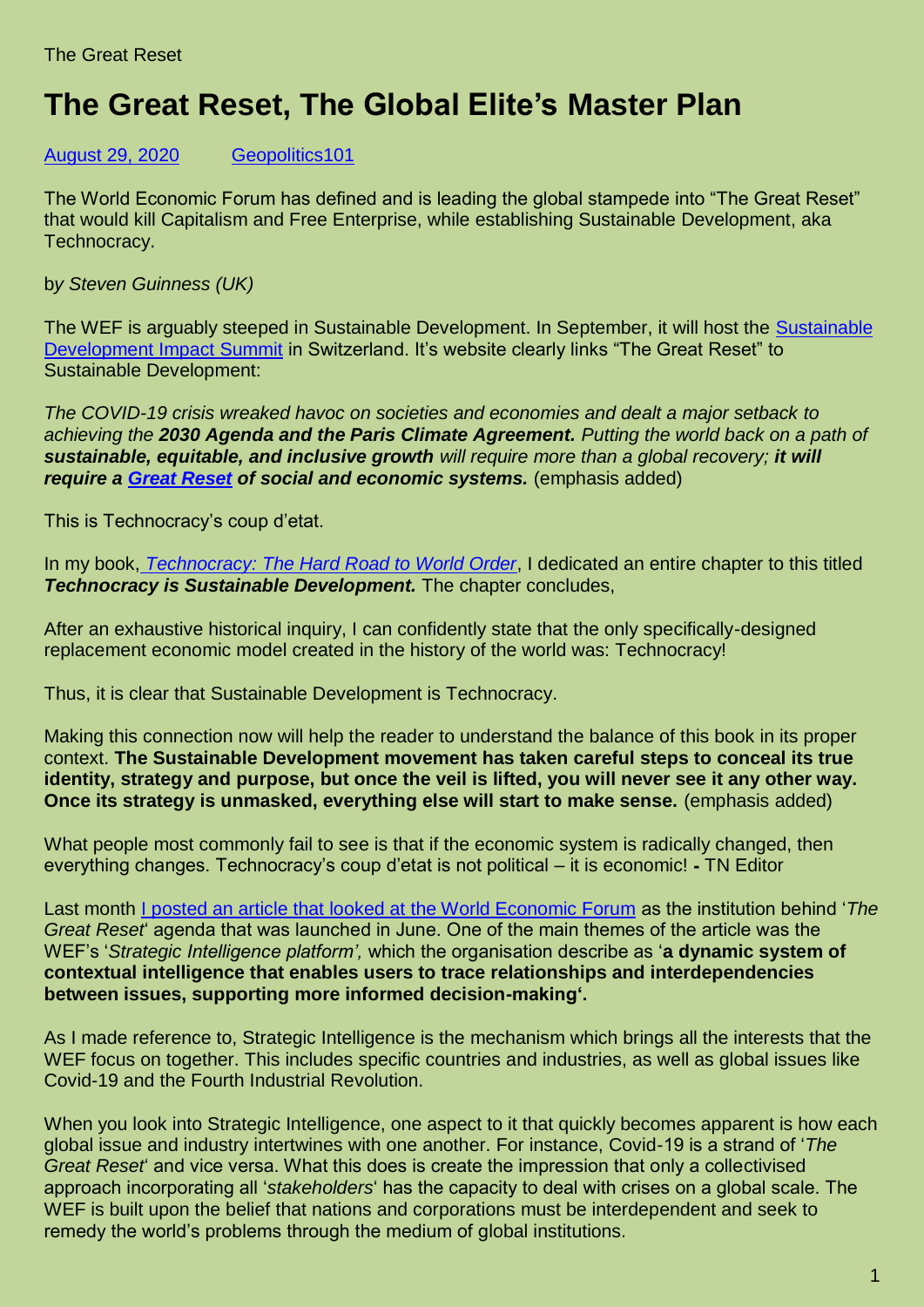So it is little surprise then that the WEF have devised through their Strategic Intelligence platform '*[The Great Reset](https://intelligence.weforum.org/topics/a1G0X000006OLciUAG?tab=publications)*'. What this entails can be catagorised into two parts. First are the seven leading objectives for achieving the reset. In no particular order these are:

- 1. **Shaping the Economic Recovery**
- 2. **Harnessing the Fourth Industrial Revolution**
- 3. **Strengthening Regional Development**
- 4. **Revitalizing Global Cooperation**
- 5. **Developing Sustainable Business Models**
- 6. **Restoring the Health of the Environment**
- 7. **Redesigning Social Contracts, Skills and Jobs**

Next comes a mix of global issues and industries woven into '*The Great Reset*' agenda. At last count there were over fifty areas that make up the reset. These include:

**Blockchain; Digital Identity; Internet Governance; Development Finance; Sustainable Development; Future of Health and Healthcare; Global Governance; Financial and Monetary Systems; Public Finance and Social Protection; Climate Change; Drones; 5G;**

**The Ocean; Banking and Capital Markets; Aviation, Travel and Tourism; International Trade and Investment; Covid-19; Biodiversity; Cities and Urbanization; Leadership in the 4IR; Geoeconomics; Global Health; International Security; Geopolitics; Future of Food; Air Pollution; 3D Printing; Batteries;**

**Circular Economy; Future of Mobility; Human Rights; Gender Parity; Taxation; Future of Media, Entertainment and Culture; Digital Economy and New Value Creation; Fourth Industrial Revolution; Future of Economic Progress; Workforce and Employment; Agile Governance; Global Risks; Advanced Manufacturing and Production;**

**Environment and Natural Resource Security; Plastics and the Environment; Corporate Governance; Forests; Justice and Law; Civic Participation; LGBTI Inclusion; Inclusive Design; Future of Computing; Artificial Intelligence and Robotics; Systemic Racism**

As mentioned, all these subjects intermix throughout Strategic Intelligence. The distinction comes in the fact that the World Economic Forum have identified '*The Great Reset*' as the one issue that can bind all these other areas of concern together to try and bring about an economic and societal '*new world order*'. So much so that when announcing the initiative in June, the WEF confirmed that the reset will be the theme of its annual Davos meeting in Switzerland come January 2021.

In previous years the WEF have only published details of an upcoming theme a few weeks before the meeting takes place. This time, however, they have given over six months notice, which suggests the level of significance that the WEF have placed on '*The Great Reset*'.

Having ascertained the seven main objectives and the plethora of industries and issues tied to them, let's now get a sense of the motivations behind the reset from those who are calling for it.

The Founder and Executive Chairman of the institution, Klaus Schwab, and the IMF Managing Director, Kristalina Georgieva, are two of the most prominent voices.

Beginning with Schwab, in articles posted on the WEF website (*Now is the [time for a 'great](https://www.weforum.org/agenda/2020/06/now-is-the-time-for-a-great-reset/)  [reset'](https://www.weforum.org/agenda/2020/06/now-is-the-time-for-a-great-reset/)* and *[COVID-19's legacy: This is how to get the Great Reset right](https://www.weforum.org/agenda/2020/07/covid19-this-is-how-to-get-the-great-reset-right/?utm_source=sfmc&utm_medium=email&utm_campaign=2726095_Agenda_weekly-17July2020&utm_term=&emailType=Newsletter)*) and during several interviews that can be found on the [WEF's Youtube channel,](https://www.youtube.com/channel/UCw-kH-Od73XDAt7qtH9uBYA) Schwab summarises why he considers an economic, societal, geopolitical, environmental and technological reset to be essential.

From Schwab's perspective, there are numerous reasons why a Great Reset should be pursued, but Covid-19 is the most urgent of them all. Not only has the virus demonstrated that existing systems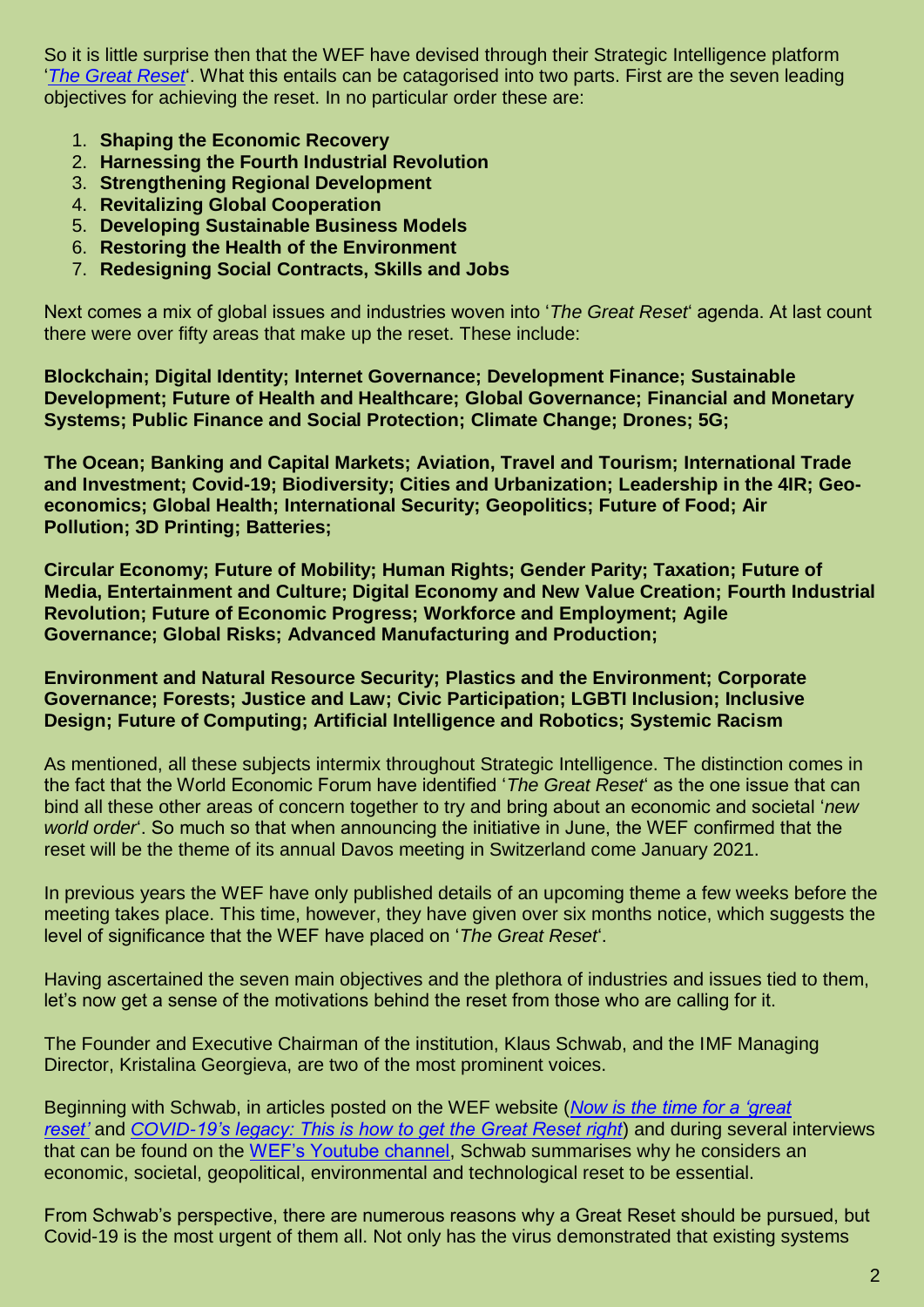## are no longer fit for purpose, it has also '**accelerated our transition into the age of the Fourth Industrial Revolution**'.

For those unfamiliar with the Fourth Industrial Revolution, this was a concept that the World Economic Forum led with for their 2016 Davos meeting. Back in 2018 I published a brief overview of 4IR which can be found [here.](https://stevenguinness2.wordpress.com/2018/08/30/4th-industrial-revolution-mission-creep-towards-a-new-world-order-part-one/)

With systems not suited to the 21st century, Schwab spoke of the urgency to '**restore a functioning system of smart global cooperation structured to address the challenges of the next 50 years**.' To achieve this, all stakeholders of global society will have to be integrated into a '**community of common interest, purpose and action**'.

No one, it seems, is permitted to be left behind. We go as one, as a collective, whether an individual likes it or not. Every country will need to take part. Every industry must be transformed. This, according to Schwab, will signify a Great Reset of capitalism and a new era of prosperity.

But what if all stakeholders don't band together behind the initiative? In Schwab's view, to be disunited '**will lead to more polarisation, nationalism, racism, increased social unrest and conflicts**'. In short, a greater level of chaos and degradation of systems, leaving the world more fragile and less sustainable.

Schwab has insisted that to avoid this scenario, minor changes will not suffice. Instead, '**entirely new foundations for our economic and social systems**' must be built. Covid-19, therefore, is an '**historical moment to shape the system for a post Corona era**.' It is an opportunity that Schwab says must not be missed.

Schwab went further a few weeks after the Great Reset was launched. As many are aware, using crisis as an opportunity to bring about major economic and societal change is a notorious strategy of global planners. And every so often some of those planners suggest as much.

According to Schwab, '**acute crises favour introspection and foster the potential for transformation**'. The Prince of Wales, who fully endorses the Great Reset, said something similar in that '**unprecedented shockwaves of crisis may make people more receptive to bigger visions of change**'.

This begs the question – does the same level of potential for change exist without the onset of crises? To a small extent, perhaps, but more likely is that until a population is faced with a threat or danger that they believe risks being detrimental to them personally, the motivation to act and call for reform is not as urgent.

Minds need to be concentrated on the seeming disaster at hand before sufficient support can be gained for the policies that global planners seek. And if minds can be concentrated, then as Schwab points out, '**a new world could emerge, the contours of which it is incumbent on us to reimagine and to re-draw**'.

Many of the policies that global figureheads desire are within the purview of the the Fourth Industrial Revolution, which Schwab and his ilk have been promoting as essential since the back end of 2015. Now a global crisis of sufficient magnitude has presented an opening to further the goals of the global elite. Did this happen by coincidence or by design?

Truthfully, no one can say for sure. Whilst the World Economic Forum were part of a pandemic simulation exercise a few months before the world entered into a live pandemic, this is not incontrovertible evidence of what some are now referring to as a '*plandemic*'.

When the Great Reset agenda was unveiled, one of the other leading proponents was IMF Managing Director Kristalina Georgieva. She declared it of '**paramount importance**' that a future return to